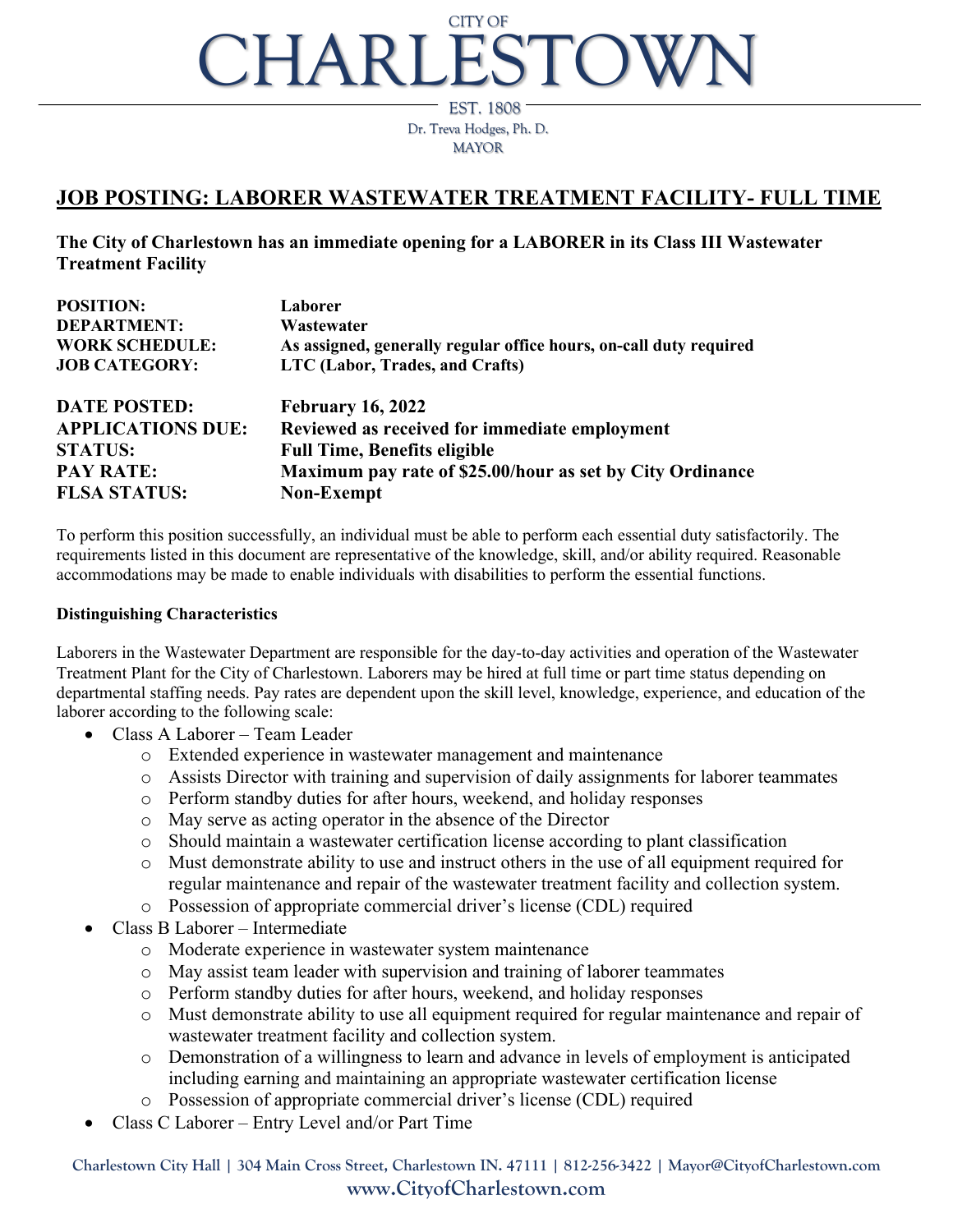- o Minimal experience in wastewater system maintenance
- o Possesses a strong willingness to learn the functions and responsibilities of wastewater system maintenance and treatment
- o Expected to begin the process of license certification and work actively toward that goal
- o Demonstrate a strong sense of motivation, problem solving skills, and be a self-starter
- o Demonstration of a willingness to learn and advance in levels of employment is anticipated

#### **Essential Duties and Responsibilities**

The duties listed below illustrate the variety of work that may be performed. The omission of specific statements of duties does not exclude them from the position if the work is similar and related to the distinguishing characteristics of the position.

- Evaluate all city sewers and associated equipment for existing problems and inform the Director of Wastewater of any problems identified immediately.
- Work to correct problems identified in accordance with local, state, and federal regulations and in an efficient and timely manner.
- Prepare and provide various reports of operations of the Wastewater Treatment Plant and system as needed and required by local, state, and federal agencies.
- Assist with keeping accurate inventory of equipment and report any concerns related to the state of equipment needs to the Director of Wastewater.
- Provide on-going maintenance for all Wastewater related projects and programs as directed.
- Provide necessary labor to facilitate general maintenance and repair of the Wastewater Treatment plant equipment and plant operation and sewer system.
- Perform all operation and maintenance duties as structured by the Director of Wastewater including testing, sampling, line maintenance and repair, and lift station management.
- Perform other duties as assigned.

### **Qualifications**

- Knowledge of the principles, techniques, and accepted practices of wastewater maintenance and construction, including light and heavy equipment operation and maintenance, and proper use of various materials and chemicals.
- Knowledge of and ability to make practical application of city and departmental policies and procedures and applicable EPA, OSHA, and IDEM safety policies and procedures.
- Ability to research and comply with federal, state, county, and city laws, codes, regulations, and guidelines affecting the proper operation of the Charlestown Wastewater Treatment Plant
- Ability to use independent judgement and personal initiative in a fast-paced, rapidly changing environment while using clear and accurate oral and written communication and exceptional organization skills.
- Use of personal computer equipment and software appropriate for position; to read blueprints and plat maps and perform mathematic calculations; assist with initial planning and layout of sewer construction, repair, expansion, and maintenance projects.
- Ability to use a high degree of tact, diplomacy, and discretion in communicating effectively with contractors, consultants, citizens, community leaders, and local, state, and federal officials during varied situations and circumstances, including being sensitive to professional ethics, gender, cultural diversities, and disabilities.